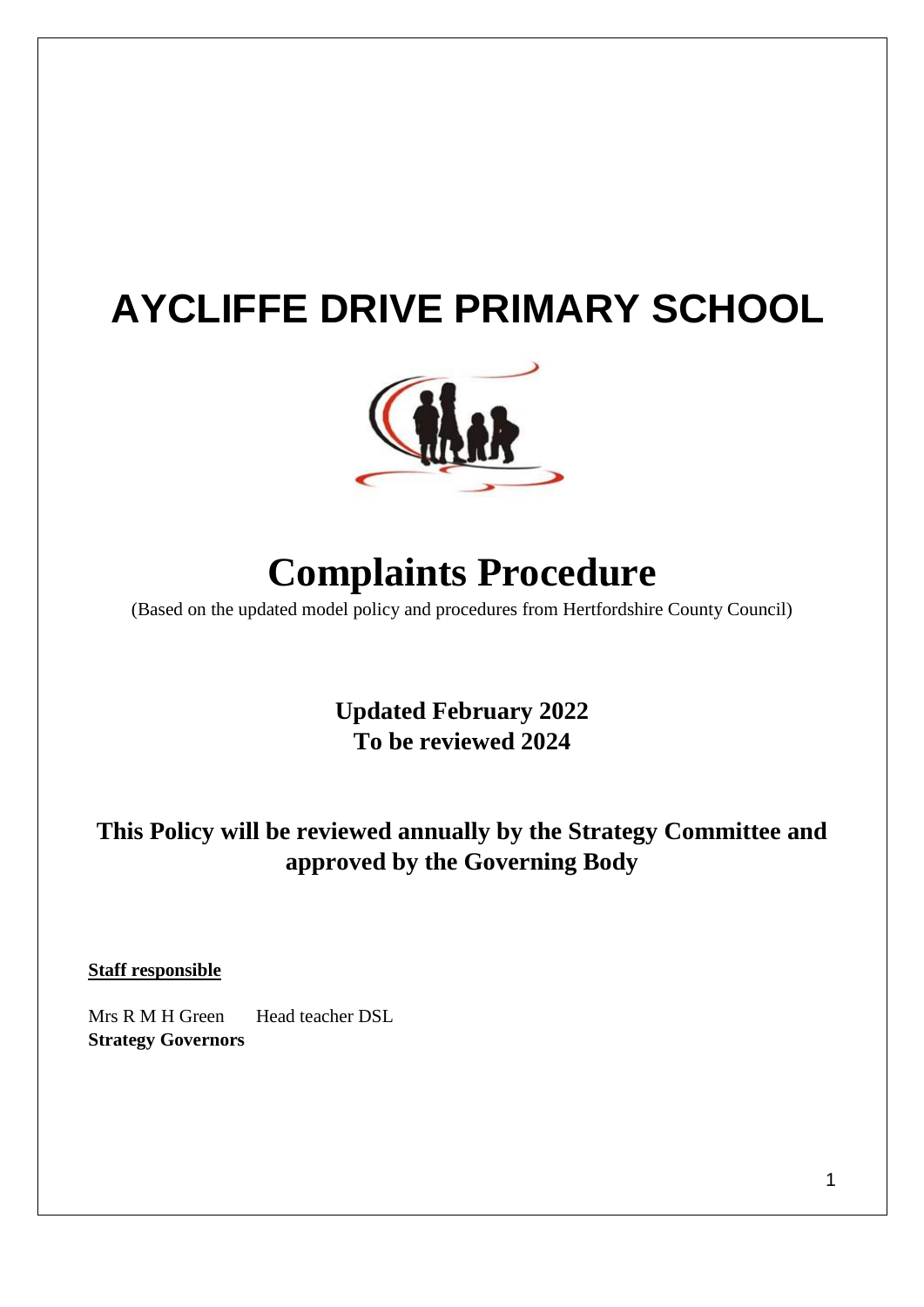# **Complaints Policy**

# **How we will deal with your concerns**

## **Contact details**

Aycliffe Drive Primary School admin@aycliffedrive.herts.sch.uk

Telephone 01442 404008

### **HOW TO COMMENT OR COMPLAIN**

#### **We care about what you think**

Each day this school makes many decisions and tries hard to do the best for all the children. Your comments - either positive or negative - are helpful for future planning.

You may want to talk to us about a particular aspect of this school, though not actually make a complaint - you just want to get something 'off your chest'.

If you are dissatisfied about the way your child is being treated, or any actions or lack of action by us, please feel free to contact us using the details listed above.

#### **Our aims**

- Your complaint will be dealt with honestly, politely and in confidence.
- Your complaint will be looked into thoroughly and fairly.
- If your complaint is urgent we will deal with it more quickly.
- We will keep you up to date with progress at each stage.
- You will get an apology if we have made a mistake.
- You will be told what we are going to do to put things right.
- You will get a full and clear written reply to formal complaints within **28 school days (5½ weeks)**.

#### **How to make a complaint**

#### **In the first instance – informal stage**

If you have a concern about anything we do, or if you wish to make a complaint, you can do this by telephone, in person or in writing (by letter or email). We hope that most complaints can be settled quickly and informally, either by putting matters right or by giving you an explanation. If there is something you are not happy about, or you don't understand why we are doing something in a particular way, please come in and discuss it with the class teacher or another appropriate member of staff, such as the Special Educational Needs Co-ordinator (SENCo) if it is about Special Needs.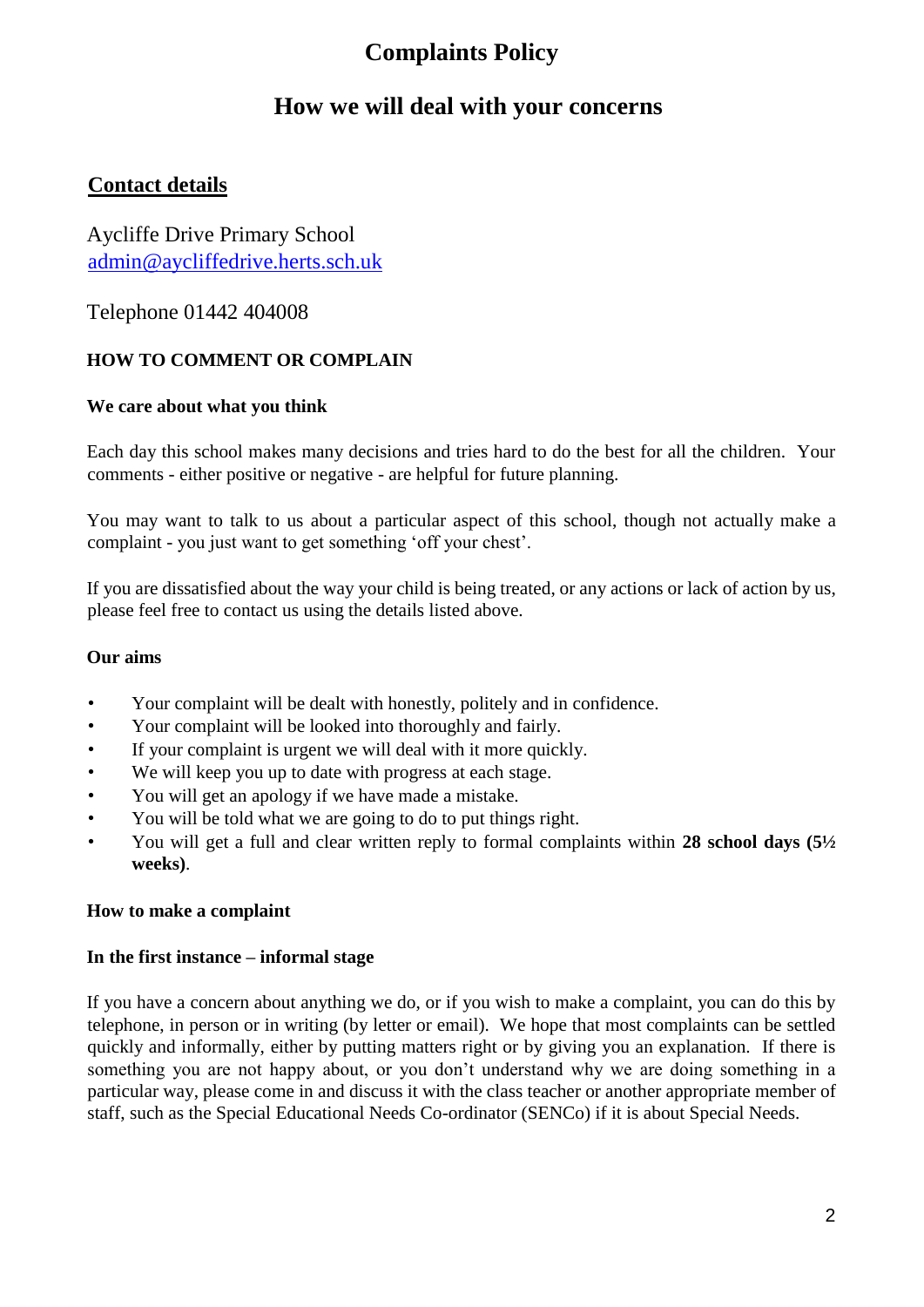We know that it can feel uncomfortable to question or challenge something, but if you don't tell us what is worrying you we cannot explain what we are doing or try to put it right. If the member of staff you speak to in the first instance is unable to attempt to resolve the matter, you should make an appointment with the Headteacher. You should be able to sort out your worries but sometimes this is not possible. In this case there is a next step.

#### **First - formal stage**

**Request a meeting with the Headteacher** who will investigate your complaint and aim to inform you of the outcome **within 10 school days (2 weeks)**.

If your first contact is with individual Governors, they will advise you to take up your concerns with the appropriate member of staff or Headteacher. A Governor should not be made aware of a potential complaint as they may be required to sit on a Panel in the event of a formal hearing (Stage Two) and should be impartial.

If your complaint is about the Headteacher, you should **write to the Chair of Governors**. If your child has a Statement of Special Educational Needs (SEN) or an Education, Health and Care Plan (EHCP) you might find it helpful to talk to our Special Educational Needs Co-ordinator (SENCo) or your child's named Special Needs Officer at the Local Authority. The SEND Information Advice and Support Service (SENDIASS – formerly Parent Partnership) may also be able to help you.

#### **Second - formal stage**

If you remain dissatisfied following Stage 1 and wish to take your complaint further, you will be asked to complete a form or write a letter addressed to the Chair of Governors. In the letter you should:

- Make it clear why you are complaining.
- Say who you have spoken to already.
- Explain what you want to happen as a result of your complaint.

The Chair of Governors will arrange for your complaint to be considered and investigated under the arrangements approved by the Governing Body. This is likely to involve a Panel of Governors. If the Chair of Governors or another Governor has been involved in discussions to help settle the disagreement at Stage 1, s/he should arrange for another Governor to take charge of the investigation. The Governor in charge of investigating the complaint may ask to meet you to discuss your concerns

You should make sure that the Governors' Complaint Panel is provided with any written information or evidence you intend to use in a formal hearing. You may bring a friend, representative or interpreter to any meeting if you wish. The Chair of the Panel may invite any person who may help establish the facts of the complaint. The Chair should tell you who this person is before the meeting. If any member of staff is required by the Governing Body to attend a meeting they will have the opportunity to be accompanied or represented as they wish. A member of staff named in a complaint may also choose to attend a meeting, even if not required to do so by the Governors. They may be represented. If this happens, we will inform you in advance.

When the Panel has fully investigated your complaint, the Chair of the Panel or the Governor in charge of the investigation will write to you to tell you the findings. These findings will be reported to the Governing Body. The Chair of Governors will then write to you confirming the outcome of your complaint and any agreed actions to be taken. Our Governing Body will aim to deal with your complaint **within 28 school days (5½ weeks)**.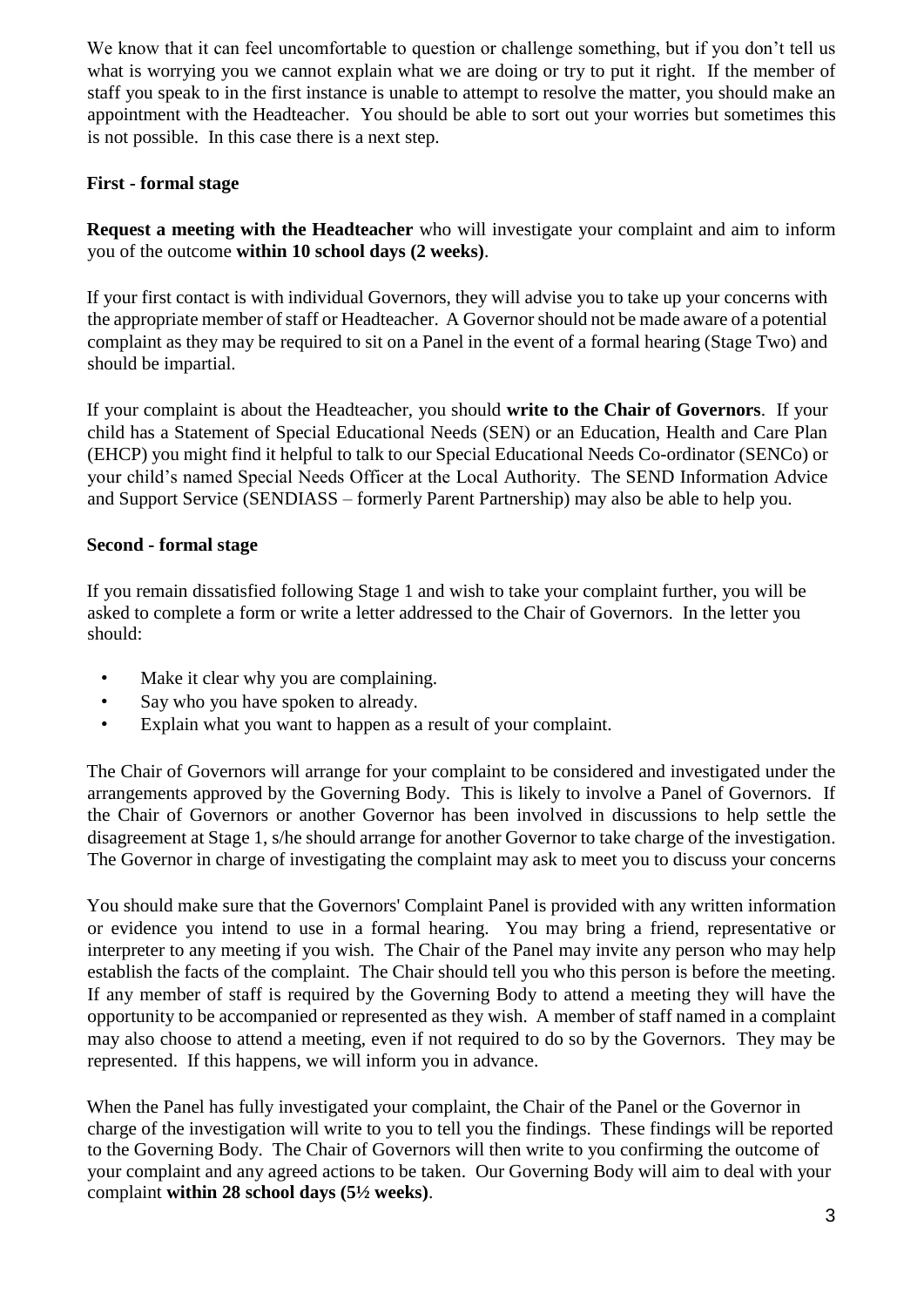#### **Further recourse**

Most complaints are resolved by this process. Should your complaint not be resolved, your further options are as follows:

You can complain to the Secretary of State at the Department for Education:

The Secretary of State Department for Education Sanctuary Buildings Great Smith Street London SW1P 3BT Website: [www.education.gov.uk](http://www.education.gov.uk/) Telephone: 0370 000 2288

In the case of complaints about **Special Educational Needs provision**, you may complain further to the Local Authority. This should be done by writing to the Children's Services Complaints Manager.

It should be noted however that if you wish to pursue this route, you must do so within **20 working days (4 weeks)** of receiving the written outcome of the hearing into your complaint. After **20 working days (4 weeks)**, neither the school nor the Local Authority is under any obligation to investigate or progress your complaint any further.

#### **Useful contacts**

#### **Advisory Centre for Education POhWER**

Education Advice & Training Hertlands House 72 Durnsford Road Primett Road London Stevenage N11 2EJ SG1 3EE Web: [www.ace-ed.org.uk](http://www.ace-ed.org.uk/) Web: [www.pohwer.net](http://www.pohwer.net/) Phone: **0300 0115 142** Phone: **0300 456 2370** 

Riverside Office Centre (NYAS) Century House North Egerton House North Station Road Tower Road Colchester **Birkenhead** Essex CO1 1RE Wirral CH41 1FN Web: [www.childrenslegalcentre.com](http://www.childrenslegalcentre.com/) Web: [www.nyas.net](http://www.nyas.net/) Phone: **0345 345 4345** Phone: **0345 345 4345** 

#### **Children's Legal Centre Mational Youth Advocacy Service**

**SENDIASS** (Special Educational Needs & Disability Information Advice Support Service – formerly Parent Partnership) Registry Office Block CHR102 County Hall Hertford SG13 8DF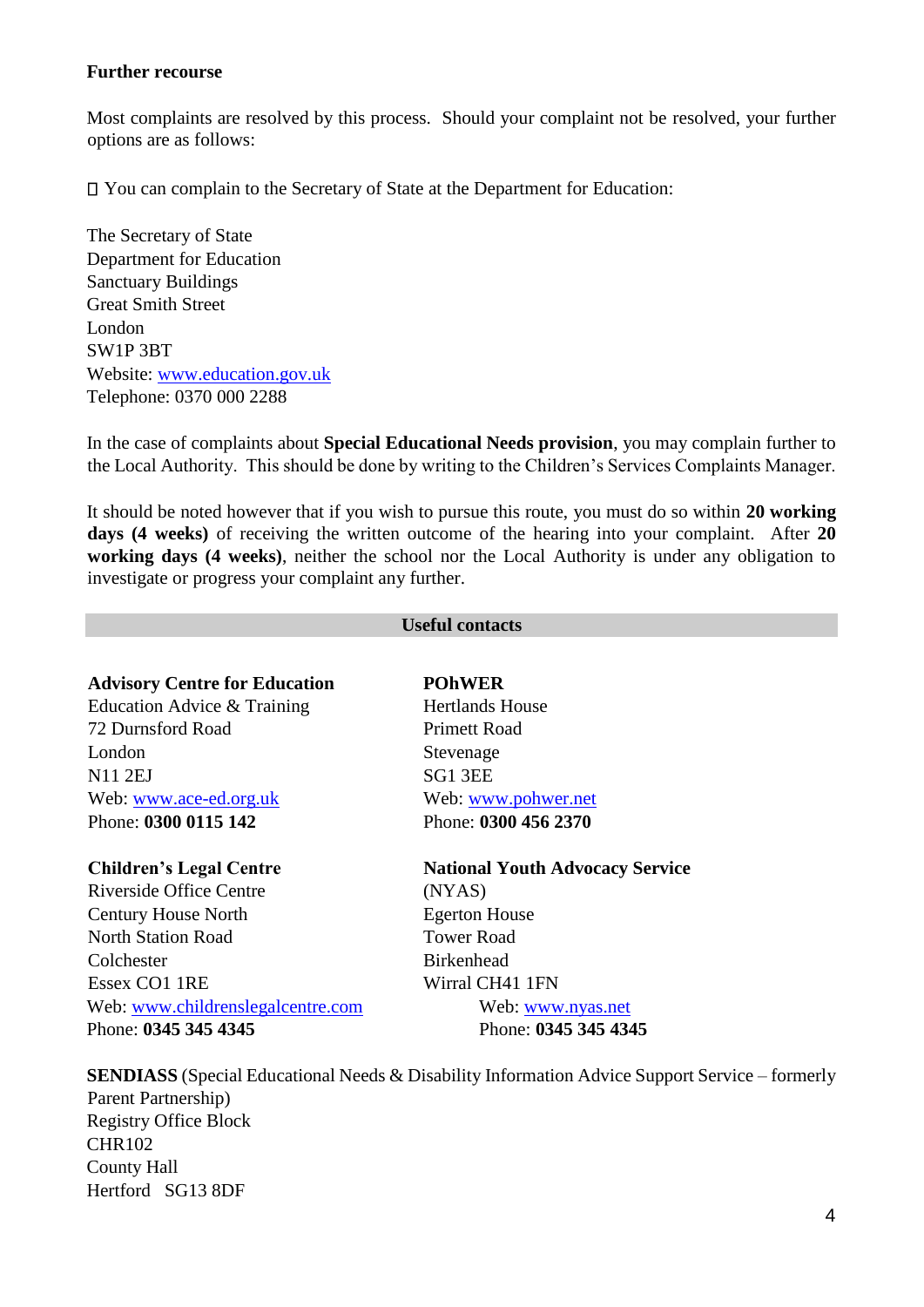Web: [www.hertsdirect.org/parentpartnership](http://www.hertsdirect.org/parentpartnership) Email: parent.partnership@hertfordshire.gov.uk Phone: **01992 555847** 

**Family Lives (Formerly Parentline Plus)**  15-17 The Broadway Hatfield Hertfordshire AL9 5HZ Web: [www.familylives.org.uk](http://www.familylives.org.uk/) Phone: **0808 800 2222** 

#### **General Principles of complaints**

## *Some text extracted from 'School Complaints Procedure' document (DCSF – now DFE)* **Dealing with Complaints – Initial concerns**

- 1. Schools need to be clear about the difference between a concern and a complaint. A concern can be defined as a cause of worry, whilst a complaint can be defined as an expression of dissatisfaction. Taking informal concerns seriously at the earliest stage will reduce the numbers that develop into formal complaints.
- 2. These key messages deal with complaints but the underlying principle is that concerns ought to be handled, if at all possible, without the need for formal procedures. The requirement to have a complaints procedure need not in any way undermine efforts to resolve the concern informally. In most cases the class teacher or the individual delivering the service in the case of extended school provision, will receive the first approach. It would be helpful if Staff were able to resolve issues on the spot, including apologising where necessary.

*Schools may also wish to meet with Parents if that would help resolve the issue.* 

*Similarly Parents can be given details of support organisations that may be able to impartially discuss their concerns with them.* 

#### **Dealing with Complaints – Formal procedures**

- 3. The formal procedures will need to be invoked when initial attempts to resolve the issue are unsuccessful and the person raising the concern remains dissatisfied and wishes to take the matter further.
- 4. Schools might wish to nominate a member of Staff to have responsibility for the operation and management of the school complaints procedure. They could be termed the school's 'Complaints Co-ordinator'. In smaller schools this may often be the Headteacher.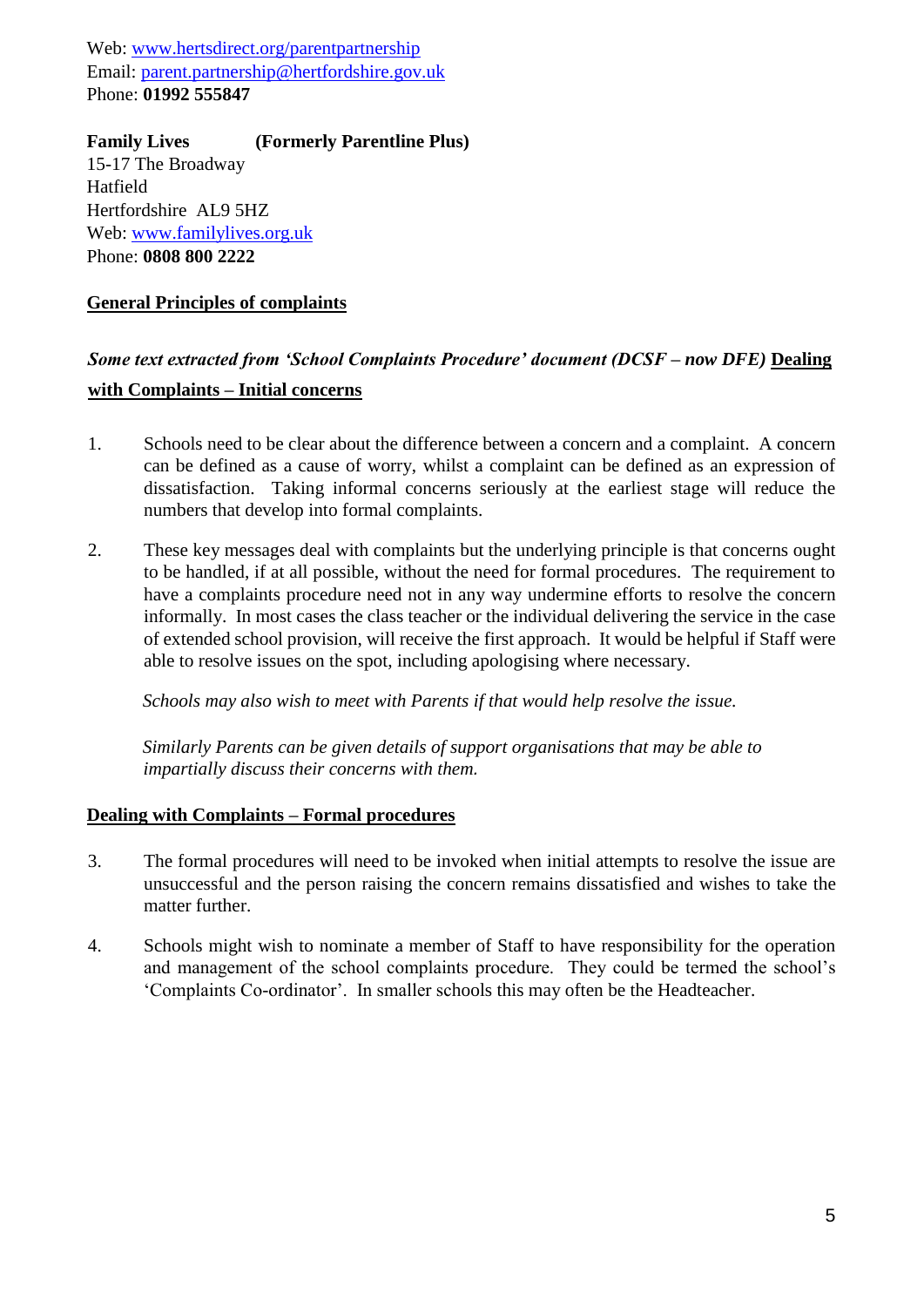### **Flowchart - Summary of Dealing with Complaints**

### **Dealing with complaints**



#### School days are term time only, whilst working days are weekdays throughout the year.

### **Framework of Principles**

#### 5. An effective Complaints Procedure will:

- encourage resolution of problems by **informal** means wherever possible;
- be easily **accessible** and **publicised;**
- be **simple** to understand and use;

#### be **impartial;** be **non-adversarial;**

- allow **swift** handling with established **time-limits** for action and keeping people informed of the progress;
- ensure a full and **fair** investigation by an independent person where necessary;
- respect people's desire for **confidentiality;**
- address all the points at issue and provide an **effective** response and **appropriate** redress, where necessary;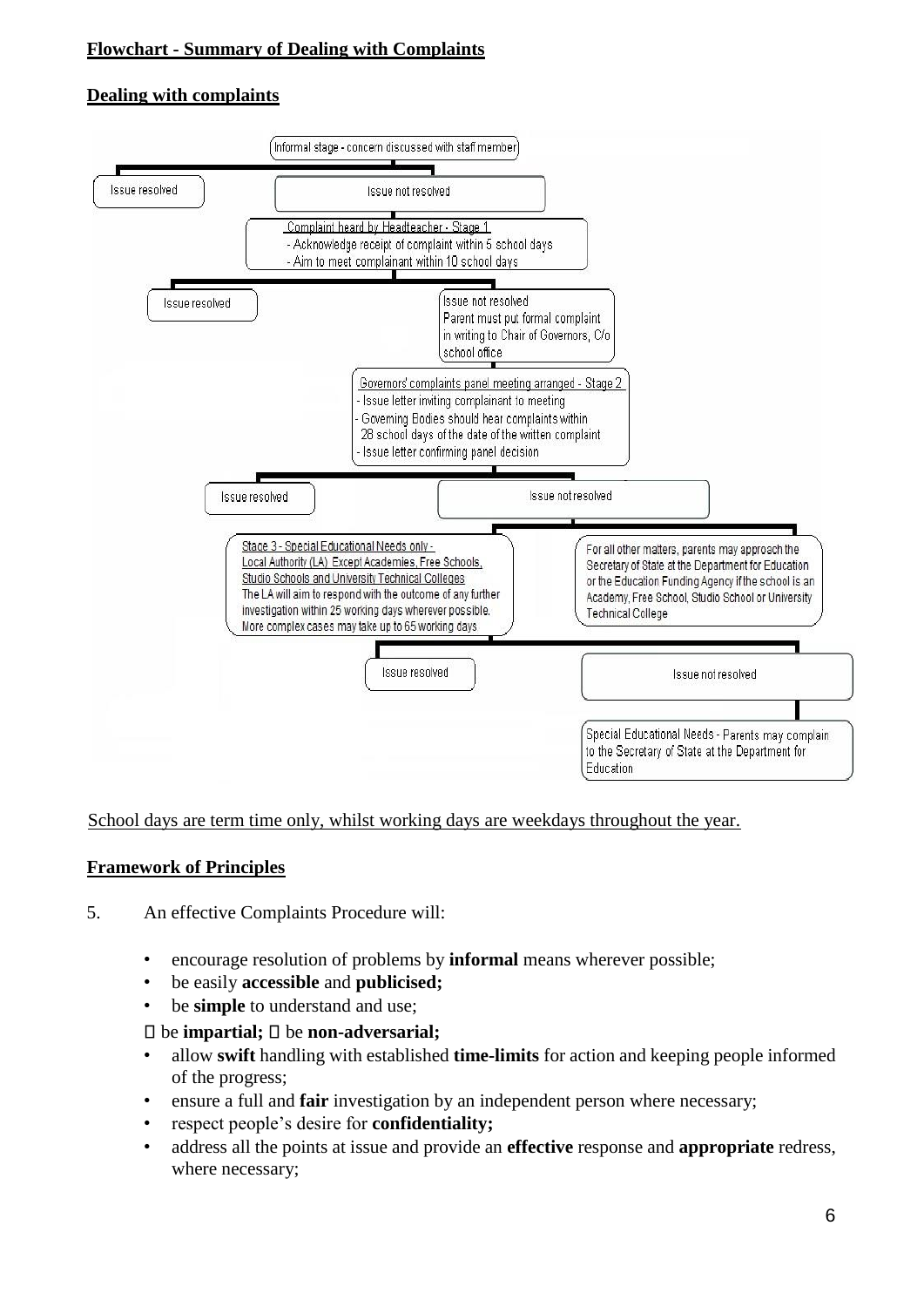• provide **information** to the school's Senior Management Team so that services can be improved.

### **Investigating Complaints**

- 6. It is suggested that at each stage, the person investigating the complaint (the Complaints Coordinator), makes sure that they:
	- establish **what** has happened so far, and **who** has been involved;
	- clarify the nature of the complaint and what remains unresolved;
	- meet with the complainant or contact them (if unsure or further information is necessary);
	- clarify what the complainant feels would put things right;
	- interview those involved in the matter and/or those complained of, allowing them to be accompanied if they wish;
	- conduct the interview with an open mind and be prepared to persist in the questioning;
	- keep notes of the interview.

#### **Resolving Complaints**

- 7. Prior to a complaint being escalated to involve a formal hearing, schools will want to keep in mind ways in which a complaint can be resolved. It might be sufficient to acknowledge that the complaint is valid in whole or in part. In addition, it may be appropriate to offer one or more of the following:
	- an apology;
	- an explanation;
	- an admission that the situation could have been handled differently or better;
	- an assurance that the event complained of will not recur;
	- an explanation of the steps that have been taken to ensure that it will not happen again;
	- an undertaking to review school policies in light of the complaint.
- 8. It would be useful if complainants were encouraged to state what actions they feel might resolve the problem at any stage. An admission that the school could have handled the situation better is not the same as an admission of liability.
- 9. An effective complaints procedure will identify areas of agreement between the parties. It is also of equal importance to clarify any misunderstandings that might have occurred as this can create a positive atmosphere in which to discuss any outstanding issues.

### **Vexatious Complaints**

- 10. If properly followed, a good complaints procedure will limit the number of complaints that become protracted. However, there will be occasions when despite all stages of the procedure having been followed, the complainant remains dissatisfied. A vexatious complaint is likely to involve some or all of the following:
	- the complaint arises from a historic and irreversible decision or incident;
	- contact with the school is frequent, lengthy, complicated and stressful for Staff;
	- the complainant behaves in an aggressive manner to Staff when he/she presents his/her complaint or is verbally abusive or threatening;
	- the complainant changes aspects of the complaint partway through the complaint process;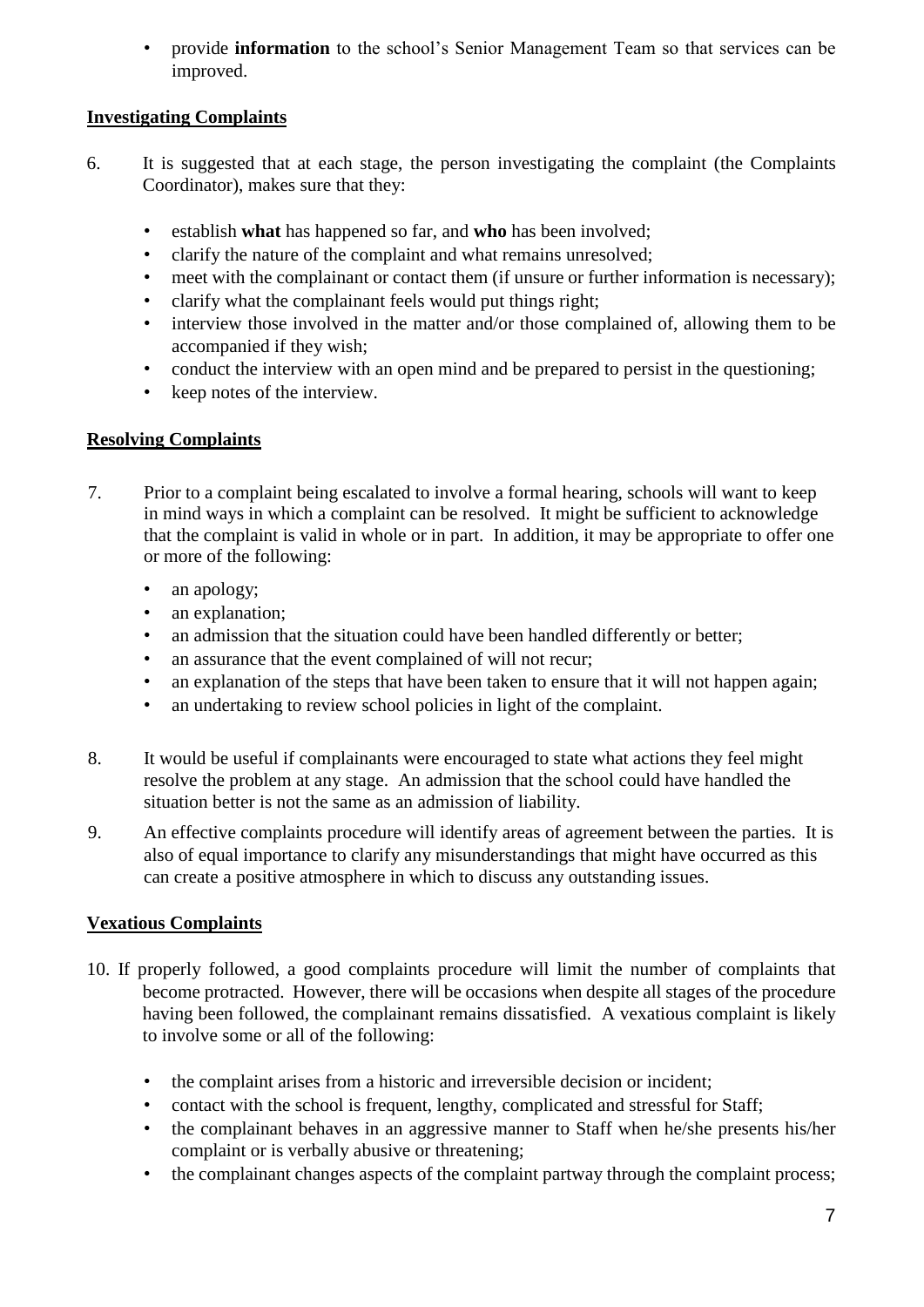- the complainant makes and breaks contact with the school on an ongoing basis; or
- the complainant persistently approaches the school (and in some cases the Local Authority) through different routes about the same issue in the hope of eliciting different responses.

If the situation is challenging but it is possible to proceed, Staff should avoid giving unrealistic expectations on the outcome of the complaint. In instances where there is a complete breakdown of relations between the complainant and the school, a decision may be made to restrict contact. Any restrictions imposed should be appropriate and proportionate. The options that schools are most likely to consider are:

- requesting contact in a particular form (e.g. letters only);
- requiring contact to take place with a named member of Staff (e.g. Headteacher);
- restricting telephone calls to specified days and times;
- asking the complainant to enter into an agreement about his/her future contact with the school; and
- informing the complainant that if he/she still does not follow this advice (as stated above) any further correspondence that does not present significant new matters or new information will not necessarily be acknowledged, but should be kept on file.
- if the complainant tries to reopen an issue that has already been examined through the complaints procedure, the Chair of the Governing Body is able to inform them in writing that the procedure has been exhausted and that the matter is now closed.

The Complaints Team can be contacted directly where the school identifies a need to discuss a particular case further in order to ascertain whether the complaint can be considered vexatious or not. Useful contact details are included in this document at the end of Appendix 2.

### **Time-Limits**

11. Complaints need to be considered, and resolved, as quickly and efficiently as possible. An effective complaints procedure will have realistic time limits for each action within each stage. However, where further investigations are necessary, new time limits can be set and the complainant sent details of the new deadline and an explanation for the delay.

#### **Stages of the complaints process**

12. A clear complaints process has well-defined stages:

Informal – Local resolution of the concern with Staff member Stage 1 – complaint heard by Headteacher Stage 2 – Governors' Complaint Panel

Further recourse – Possibly to Department for Education, Diocese, Local Authority, or OFSTED (where appropriate).

#### **Recording Complaints**

13. Schools should record the progress of the complaint and the final outcome. A complaint may be made in person, by telephone, or in writing. At the end of a meeting or telephone call, it would be helpful if the member of Staff ensured that the complainant and the school have the same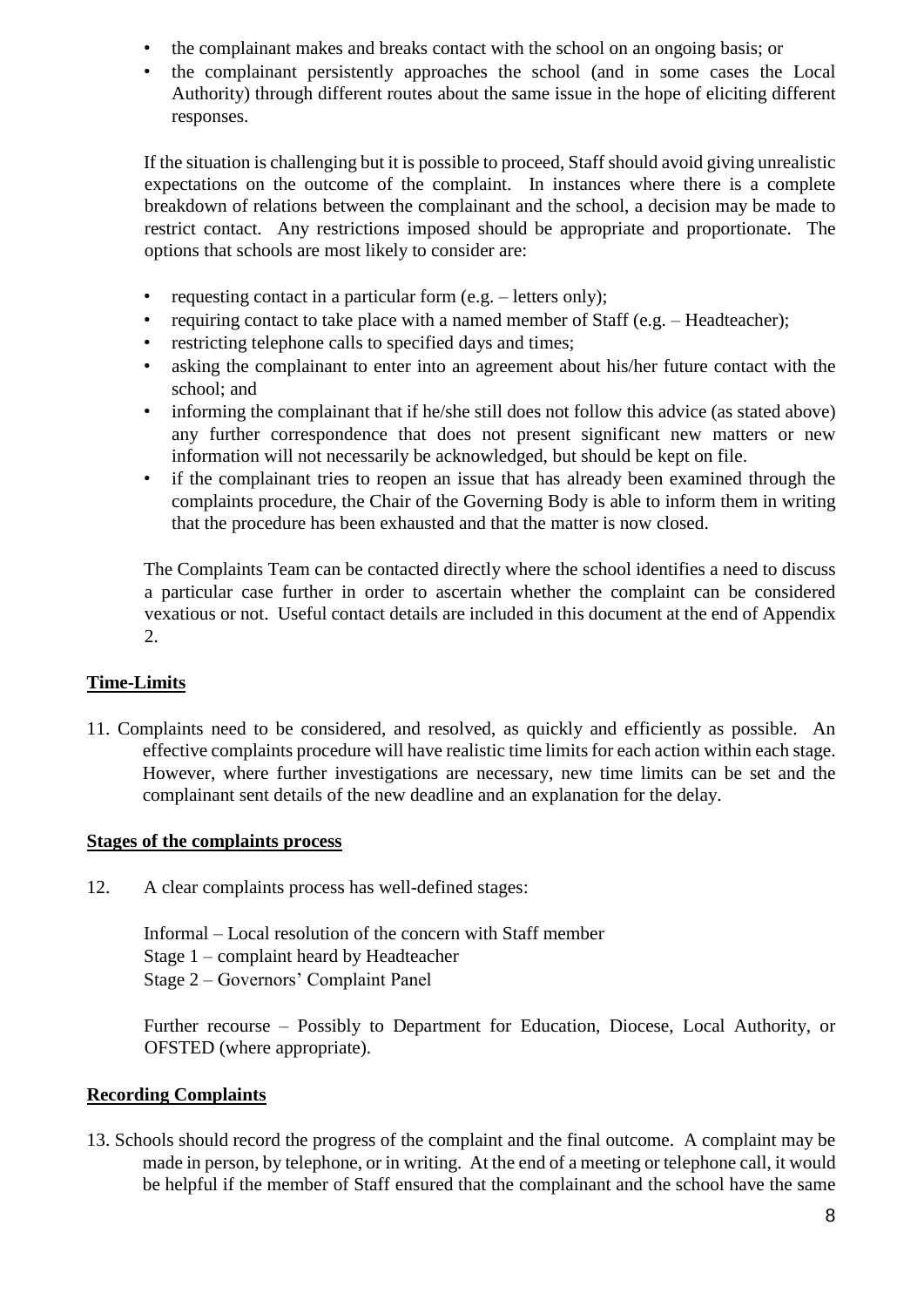understanding of what was discussed and agreed. A brief note of meetings and telephone calls can be kept and a copy of any written response added to the record.

#### **Governing Body (GB) Review**

- 14. The Governing Body can monitor the level and nature of complaints and review the outcomes on a regular basis to ensure the effectiveness of the procedure and make changes where necessary. Preferably, complaints information shared with the whole Governing Body will not name individuals.
- 15. As well as addressing an individual's complaints, the process of listening to, and resolving complaints will contribute to school improvement. When individual complaints are heard, schools may identify underlying issues that need to be addressed. The monitoring and review of complaints by the school and the Governing Body can be a useful tool in evaluating a school's performance.

#### **Publicising the Procedure**

- 16. There is a legal requirement for the Complaints Procedure to be publicised. It is up to the Governing Body to decide how to fulfil this requirement but details of the Complaints Procedure could be included in the following ways:
	- on the school website;
	- in the school prospectus;
	- in the Governors' report to Parents;
	- the information given to new Parents when their children join the school:
	- the information given to the children themselves;
	- in the home-school agreement:
	- in home-school bulletins or newsletters:
	- in documents supplied to community users including course information or letting agreements;
	- in a specific complaints leaflet;
	- on posters displayed in areas of the school that will be used by the public, such as reception or the main entrance

#### **Why does the school need a complaints procedure?**

Section 29 of the Education Act 2002 requires all maintained School Governing Bodies to adopt and publicise a complaints procedure for Parents. This includes complaints about any community facilities or services that the school provides.

Previous legislation still applies. In particular, 1991 SEN Information Regulations require Governing bodies of schools to publicise their complaint procedures in relation to SEN and the 1996 Education Act requires the LA to establish procedures for disputes between schools and Parents about SEN provision.

#### **How will these guidelines help you?**

The Model Procedures include:

• Guidelines for Headteachers and Governing Bodies for handling complaints.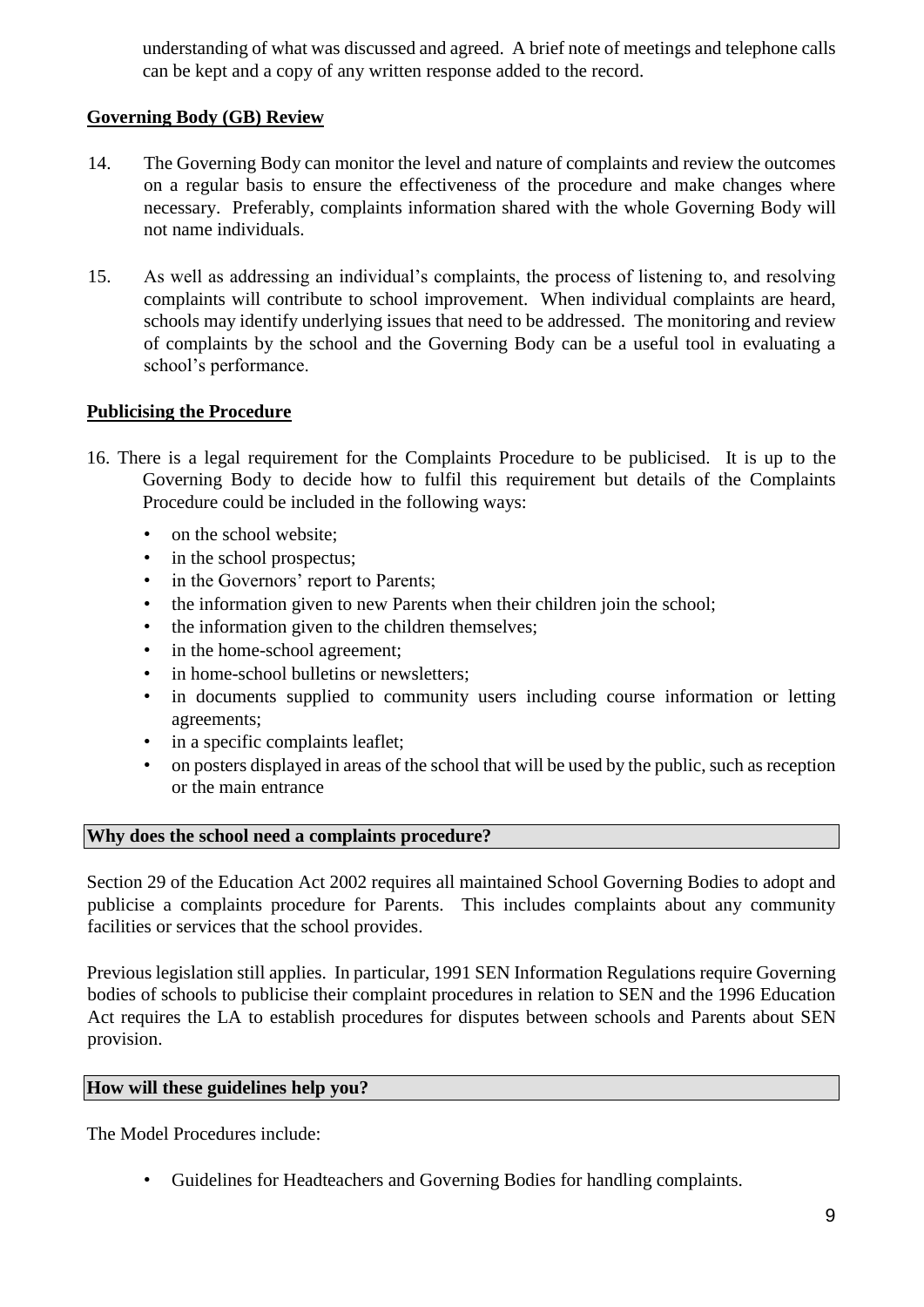• A Toolkit for Governors – Hearing Stage 2 Formal Complaints (Appendix 1).

Also included is:

• HCC school complaints information factsheet entitled 'Complaints regarding schools' (Appendix 2).

These procedures are now well-established in Hertfordshire and have been formally adopted or followed by the vast majority of schools. They were drawn up following consultation with Headteachers, Governors, the Diocesan Authorities, the Teacher Associations and Representatives of Parent groups in 1995. The Diocese of St Albans commended the adoption of these procedures for Church of England Schools. For Roman Catholic schools the Diocese of Westminster has also provided its own guidelines for dealing with complaints.

The Department for Education (DFE) has confirmed that these model procedures are well ordered. They have, however, issued guidance in the form of a School Complaints Procedure Toolkit. The document is intended to help schools draw up a complaints procedure if they have not already done so, or to review their existing procedure if they wish. However, the good news is that the DFE acknowledges that the vast majority of schools already have a complaints procedure in place, based on LA or Diocesan Board models.

The DFE guidance broadly reflects what this LA has for many years commended to schools. To obtain a copy of the guidance, download it from [www.governornet.co.uk](http://www.governornet.co.uk/) (go to Publications and search for School Complaints Procedure Toolkit) or telephone 08000 722 181.

By following the updated procedures set out here, schools can ensure complaints are handled effectively.

### **How should schools handle complaints made about or by:**

- A member of Staff about another member of Staff or the Headteacher?
- A member of the Governing Body about a member of Staff?  $\Box$  A member of Staff about a member of the Governing Body?
- A member of Staff about the action/decision of the Governing Body?
- Members of the public (not Parents)?
- A Parent whose child no longer attends the school?  $\Box$  Data Protection and Freedom of Information related matters

This model procedure essentially covers complaints made by Parents or Carers of children who attend the school, but it is important that schools do have in place written procedures for the above eventualities. It would not normally be necessary for schools to consider complaints made 12 months or more after the events complained of.

### **Complaint made by one member of Staff against another (including the Headteacher)**

Complaints from members of Staff are not covered by this procedure. They should be dealt with by the Headteacher (where appropriate) or the Chair of Governors informally in the first instance. If this approach fails to resolve the issue, the next step would be for the Staff Grievance Procedure to be invoked (by the person bringing the grievance). A full transcript of the Model Grievance Procedure for Schools is available on [www.thegrid.org.uk](http://www.thegrid.org.uk/)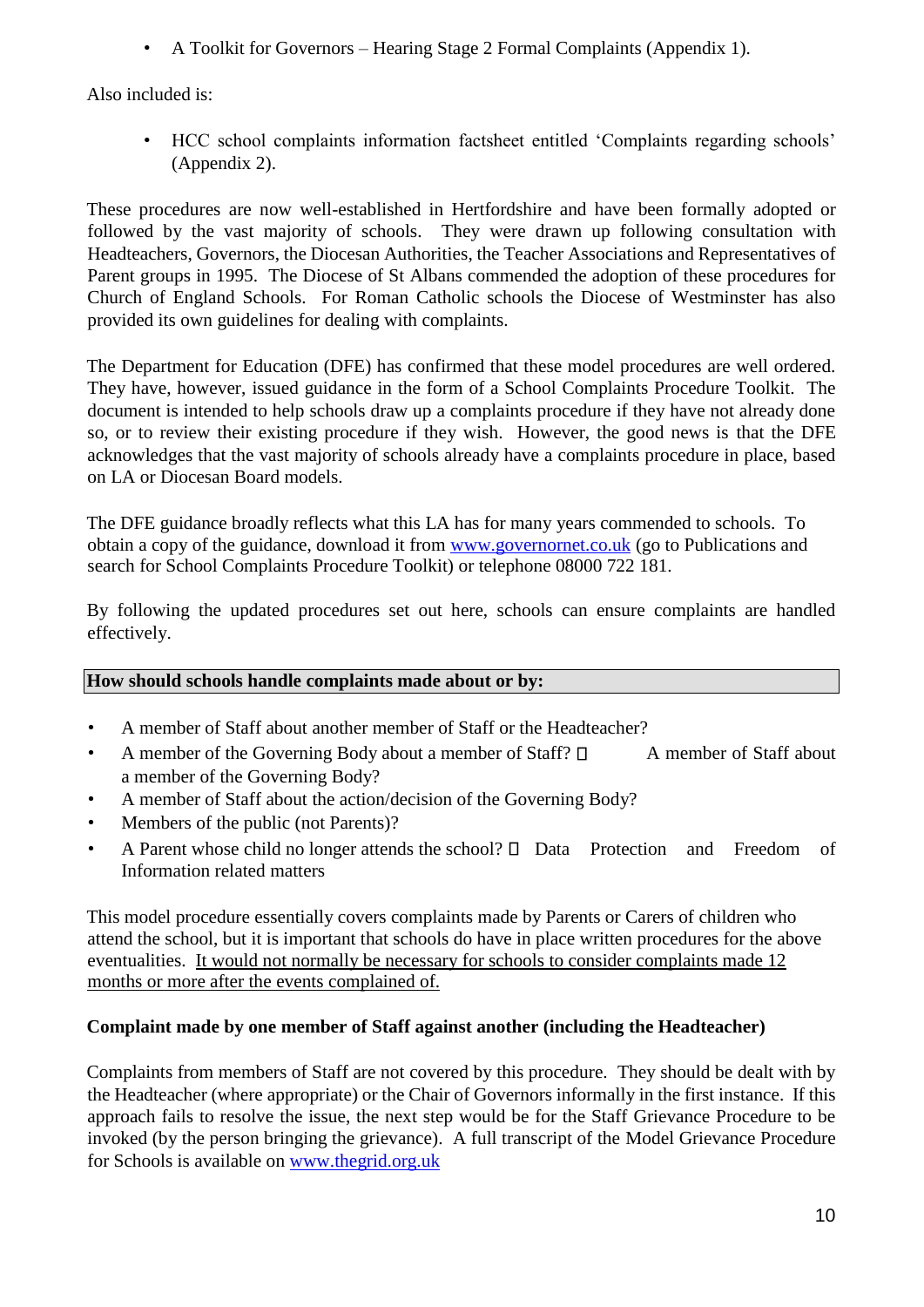The Schools HR Advisory Team can be contacted for advice on (01438) 844875.

#### **Complaint made by a Governor about a member of Staff**

This should be dealt with through the complaints process outlined in this document. Clearly the Governor concerned would have to withdraw from any meeting at which the complaint or its outcome was being discussed. If the complaint is related to the *conduct* of a member of Staff, it would be more appropriate to invoke the School's Disciplinary Procedures.

#### **Complaint by a member of Staff against an individual Governor acting in a personal capacity**

The Chair of the Governing Body (or the Vice-Chair if the complaint is against the Chair) should attempt to resolve the matter informally. If such a resolution is not possible, and with the agreement of the Governor concerned, a Panel of Governors could be set up to consider the matter as per the complaints process outlined in this document.

#### **Complaint by a member of Staff against the action/decision of the Governing Body**

If the decision was taken at a meeting of the full Governing Body the matter would have to be put on the agenda for review at another meeting and if the decision was then confirmed, that would be the end of the matter. (For this reason it is important that matters that could potentially lead to a complaint or appeal are routinely dealt with by a committee with delegated authority, in order to allow for an appeal or a rehearing by an unprejudiced second group of Governors). If a committee or individual with delegated authority took the original decision then a Panel of Governors who were not involved in the decision should review the matter, ensuring that the member of Staff concerned was given an opportunity to state his/her case to the Panel. Any decision by the Panel would be final.

#### **Complaint by a member of the public (not a Parent)**

Complaints from members of the public are most likely to be dealt with by the Headteacher and beyond that the Chair of Governors.

#### **Complaint by a Parent whose child no longer attends the school**

The purpose of this complaints process is to ensure that if an error has been made, or an injustice done, some action can be taken to remedy matters for the injured party. Where Parents have removed their child from the roll of a school it is clearly impossible for the Governing Body to put things right for that child. However, the Governing Body has a duty of care to the pupils who remain on roll and it would be advisable for Governors to investigate the circumstances to satisfy themselves that noone had acted inappropriately and that procedures and policies had been followed correctly. Whilst it is not necessary to convene a Governor's Complaint Panel, it would be good practice to inform Parents whether the complaint had been upheld or otherwise and of any changes to practice and procedures which have been agreed by the Governing Body.

#### **Complaints regarding compliance with Data Protection and Freedom of Information legislation**

All schools are responsible for their own compliance with the Data Protection and Freedom of Information Acts, regardless of their status. Hertfordshire County Council is not responsible, even if the school is a Community or Voluntary-Controlled school. Should your school receive a complaint concerning Data Protection or Freedom of Information compliance, the complaints process outlined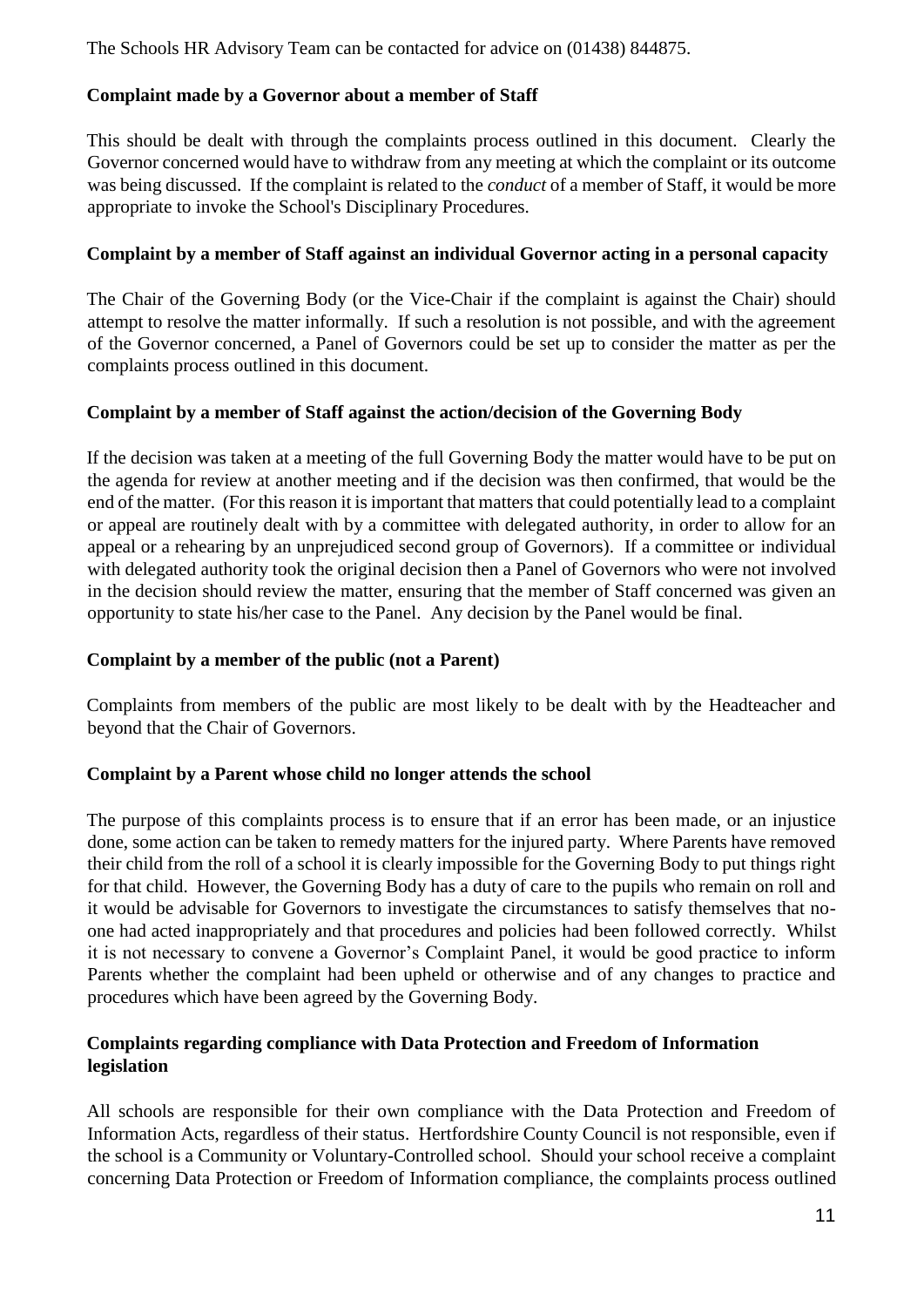in this document should be followed. Advice and guidance about DP and FOI can be found at [www.ico.org.uk](http://www.ico.org.uk/)

#### **What complaint/appeal procedures are NOT covered by this document?**

This document does not cover:

 $\Box$ Complaints by Governors about other Governors – contact School Governance for advice – email gov.courses@hertsforlearning.co.uk

 $\Box$ Child Protection Procedures – see [www.hertsdirect.org/childprotection](http://www.hertsdirect.org/childprotection)  $\Box$  Appeals about admissions – see [www.hertsdirect.org/schoolappeals](http://www.hertsdirect.org/schoolappeals)

- Complaints about fixed term or permanent exclusions from school see [www.hertsdirect.org/schoolappeals](http://www.hertsdirect.org/schoolappeals)
- Staff Disciplinary Procedures –see [www.thegrid.org.uk](http://www.thegrid.org.uk/)

#### **What is the position of Staff complained about?**

Any member of school Staff who is the subject of a parental complaint will have the opportunity to respond to the complaint during its investigation. They should also be able to see any response sent to the complainant as a result of the investigation.

There is an entirely separate procedure for schools to follow in dealing with Staff disciplinary matters. Therefore, if in the course of considering a complaint the Governing Body concludes that disciplinary procedures should be initiated, they will take separate action.

#### **Where can the school get further help?**

There is a "Toolkit" to help Governors with practical arrangements for Stage 2 complaints to the Governing Body contained in Appendix 1. For specific guidance on the materials in the "Toolkit" and for the practical arrangements for carrying out Governor investigations and hearings, please contact School Governance at gov.courses@hertsforlearning.co.uk or on 01438 843082.

#### **How long should the school take in dealing with concerns and complaints?**

Schools should aim to deal with these quickly and efficiently at Stage 1, so avoiding the formal Stage 2 procedure wherever possible. All complaints should be acknowledged within **5 school days (1 week)**.

The Governing Body should deal with and respond fully to Stage 2 formal complaints within **28 school days (5½ weeks)** of the written complaint being received. If this is not possible Parents need to be given the reasons for the delay and to be kept informed of progress.

#### **What is the FIRST stage in dealing with a complaint?**

Most concerns, or potential complaints, can be resolved informally by offering Parents a full discussion with the member of Staff who is best able to help.

Should this approach not resolve matters, a formal complaint should be made to the Headteacher at Stage 1. The Headteacher should carry out an investigation. Governors approached by Parents at this stage should steer parents in this direction initially.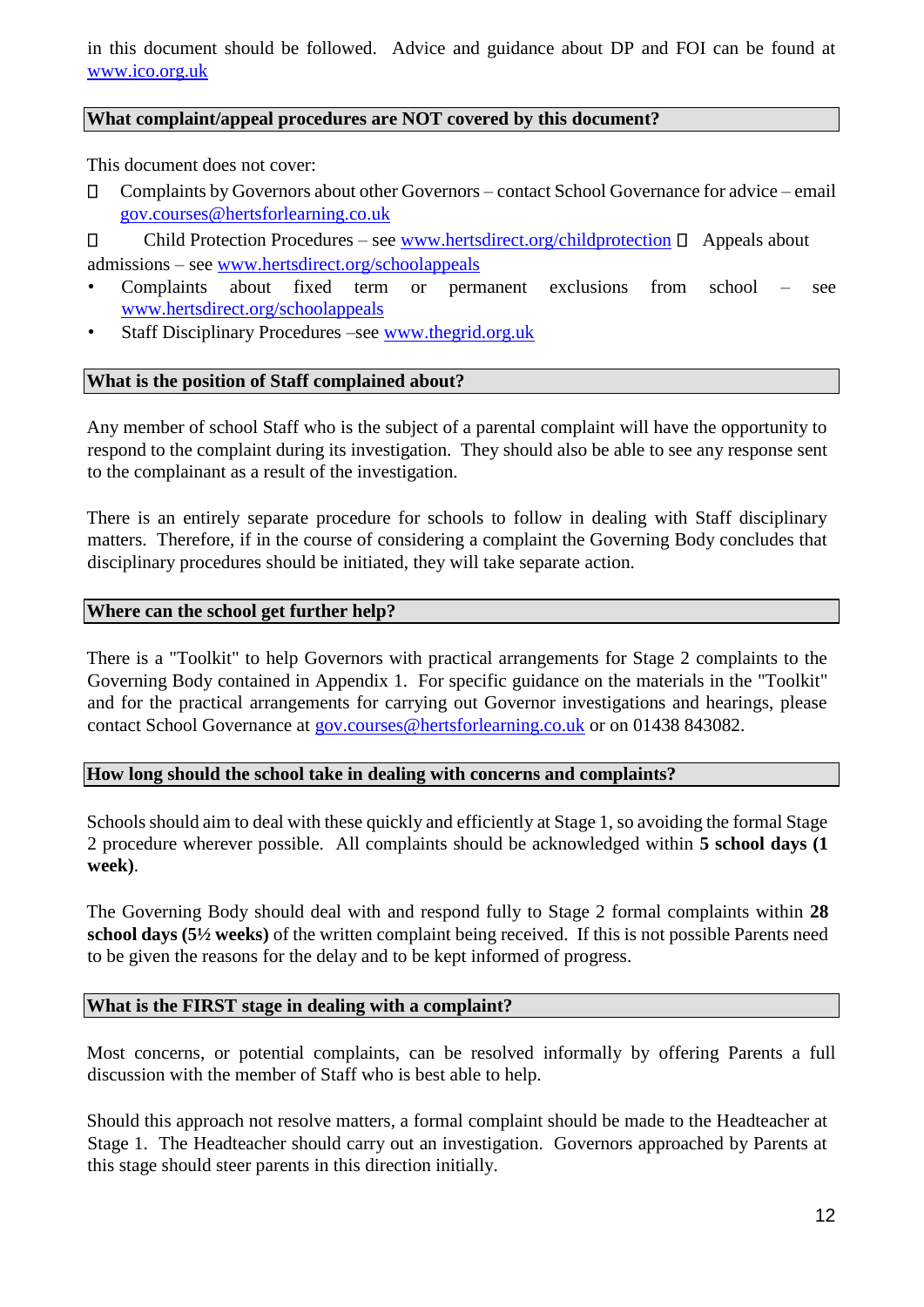#### **Governors need to be aware that if they do become involved closely with complaints at Stage 1, they cannot be involved with Stage 2 of the complaints process.**

If the complaint is about the provision the school is making for a child's Special Educational Needs, then a Parent might find it helpful to talk to the named SEN Officer where this applies. SENDIASS (Special Educational Needs & Disability Information Advice & Support Service – formerly known as the Parent Partnership Service) will be able to provide advice on the procedures the LA has in place for resolving disputes between schools and Parents over SEN provision.

Schools should give Parents wishing to complain further a copy of the school's complaints procedure and ask them to set out their complaint in a letter or by completing the formal complaint form (see Annex A).

#### **What is the SECOND stage in dealing with a complaint?**

#### **Please see "Hearing Stage 2 Formal Complaints - A Toolkit for Governors" (Appendix 1) for detailed guidance on all the practical steps for investigating and hearing Stage 2 complaints.**

The Chair of Governors will arrange for the complaint to be investigated and considered under the arrangements approved by the Governors for this purpose. This will usually involve a Panel of Governors appointed to act on behalf of the Governing Body. **In the case of Special Educational Needs complaints, the Chair of Governors must inform the Children's Services Complaints Manager at the Local Authority.** 

If the Chair of Governors, or other Governors, have been involved in earlier discussions to try and help settle the disagreement at Stage 1, then arrangements should be made for another Governor with no prior involvement to take charge of the investigation and consideration of the complaint.

It may be helpful to offer the Parent an opportunity to talk about the complaint in the course of the investigation, prior to the complaint hearing. This might clarify the outstanding matters of complaint which remain unresolved and what outcome is sought by the complainant. Please note that neither a pre-meeting nor an investigation in advance of the Panel are a requirement. They are optional and it is up to Governors to decide whether to conduct them.

Parents should be provided with full details of how the Governors' Complaint Panel will conduct the further investigation, if there is to be one, (please see page 16, paragraph 3 entitled 'Complaint by a Parent whose child no longer attends the school' for the exception to this rule). A formal hearing is the best way for both Parents and the Headteacher and Staff to be satisfied they have had a proper opportunity to be listened to by Governors. Everyone should also be informed in advance of the order of proceedings for complaint hearings.

#### **Who can attend a Stage 2 hearing?**

At any meeting Parents may be accompanied by a friend or representative who may speak on their behalf. This person could be an interpreter of their choice and Parents should be encouraged to do this where necessary.

The Chair of the Panel may invite to the meeting any person who may help establish the facts of the complaint. Parents need to be told who this person is before the meeting.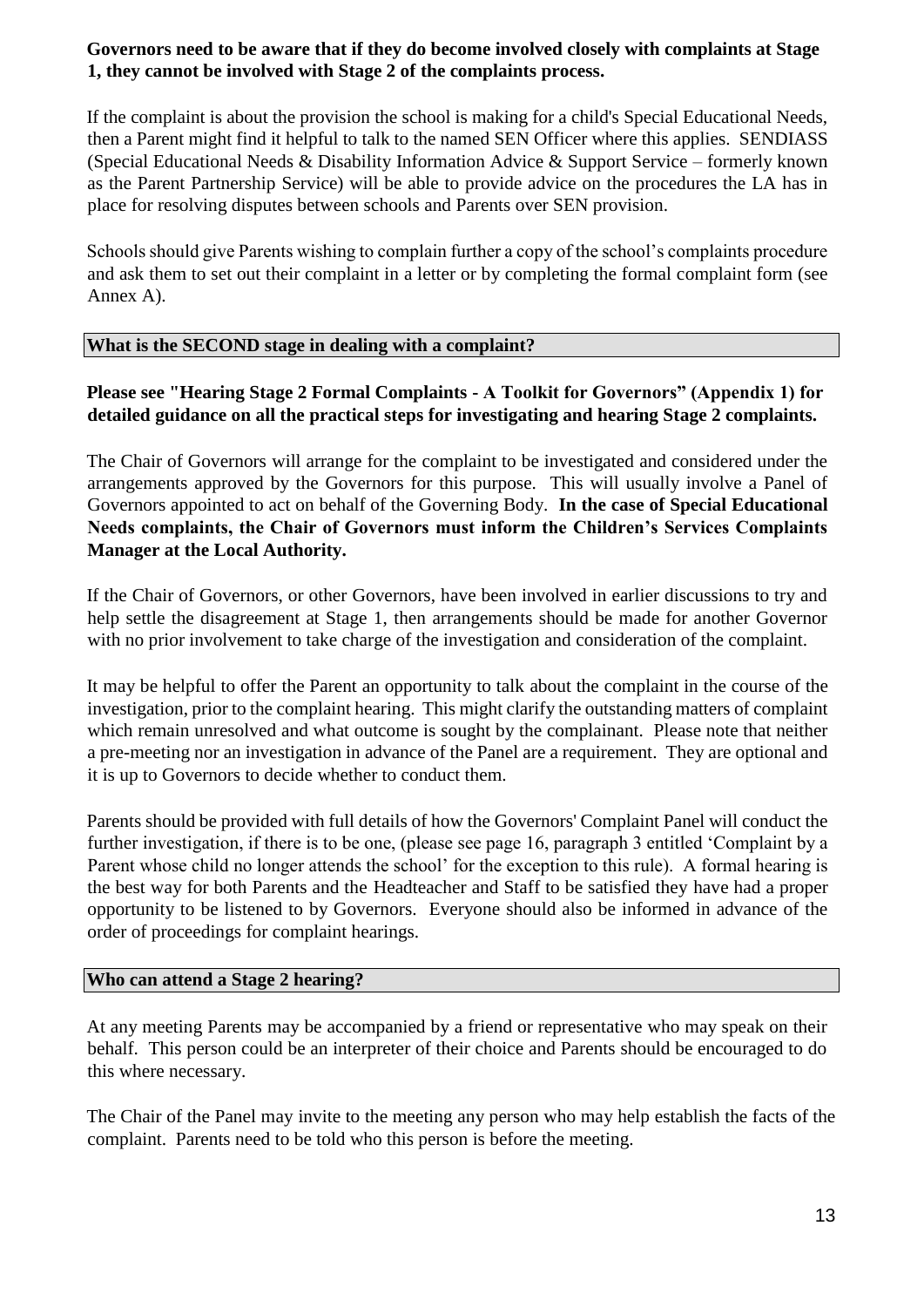Any member of Staff required by Governors to attend any meeting or the hearing will have the opportunity to be accompanied or represented.

A member of Staff named by Parents in the complaint may also choose to attend even if not required to do so by Governors and may be represented. If this happens, Parents should be told beforehand.

#### **What happens after the investigation/hearing?**

When the complaint has been fully investigated and the hearing has taken place, Parents should be notified of the **findings** in writing by the Chair of the Panel hearing the complaint or the Governor responsible for the investigation within **5 school days (1 week)** of the hearing date.

The report, with findings, should, at the same time, be published to the Governing Body as a confidential item and will, in addition, include any **recommendations**. A meeting of the Governing Body must accept the findings but can accept, reject or reject in part, the recommendations. Personal details should not be disclosed, but an outline of the complaint hearing and findings should be given.

The Chair of Governors should write to the Parents to confirm any actions agreed by the Governing Body. Any agreed actions must be implemented by whoever it applies to - this could be the Governing Body as well as the Headteacher. Parents should also be informed whether and how they can take their complaint further.

**A copy of the report must be sent to the Headteacher and the Children's Services Complaints Manager in the case of a Special Educational Needs complaint, where there is a possibility of a third stage of complaint to the County Council.** 

**What can Parents do if they are not satisfied with the outcome of the second stage of investigation?** 

In most cases it is expected that Parental complaints will be satisfactorily resolved following a formal complaint to the Governing Body. However, should Parents Both parties should make available to the Panel, in advance, any written information they wish to be considered in the formal hearing.

It should be noted that if Parents remain dissatisfied following the outcome of their Stage 2 hearing and wish to take their complaint further, they must do so within **20 working days (4 weeks)** of receiving the written outcome of the hearing.

After **20 working days (4 weeks)**, neither the school nor the Local Authority (where appropriate) are under any obligation to investigate or progress the complaint any further.

**When is there a THIRD stage of complaint to the County Council and how does it work? (THIS APPLIES TO VERY FEW COMPLAINTS AS SET OUT BELOW)** 

**When it is a complaint about the way a school is providing for a child's Special Educational Needs.** 

Parents may complain further to the LA by writing to the Children's Services Complaints Manager.

The CS Complaints Manager will acknowledge the letter and will notify the Chair of Governors and the Headteacher. The CS Complaints Manager will arrange for the complaint to be investigated.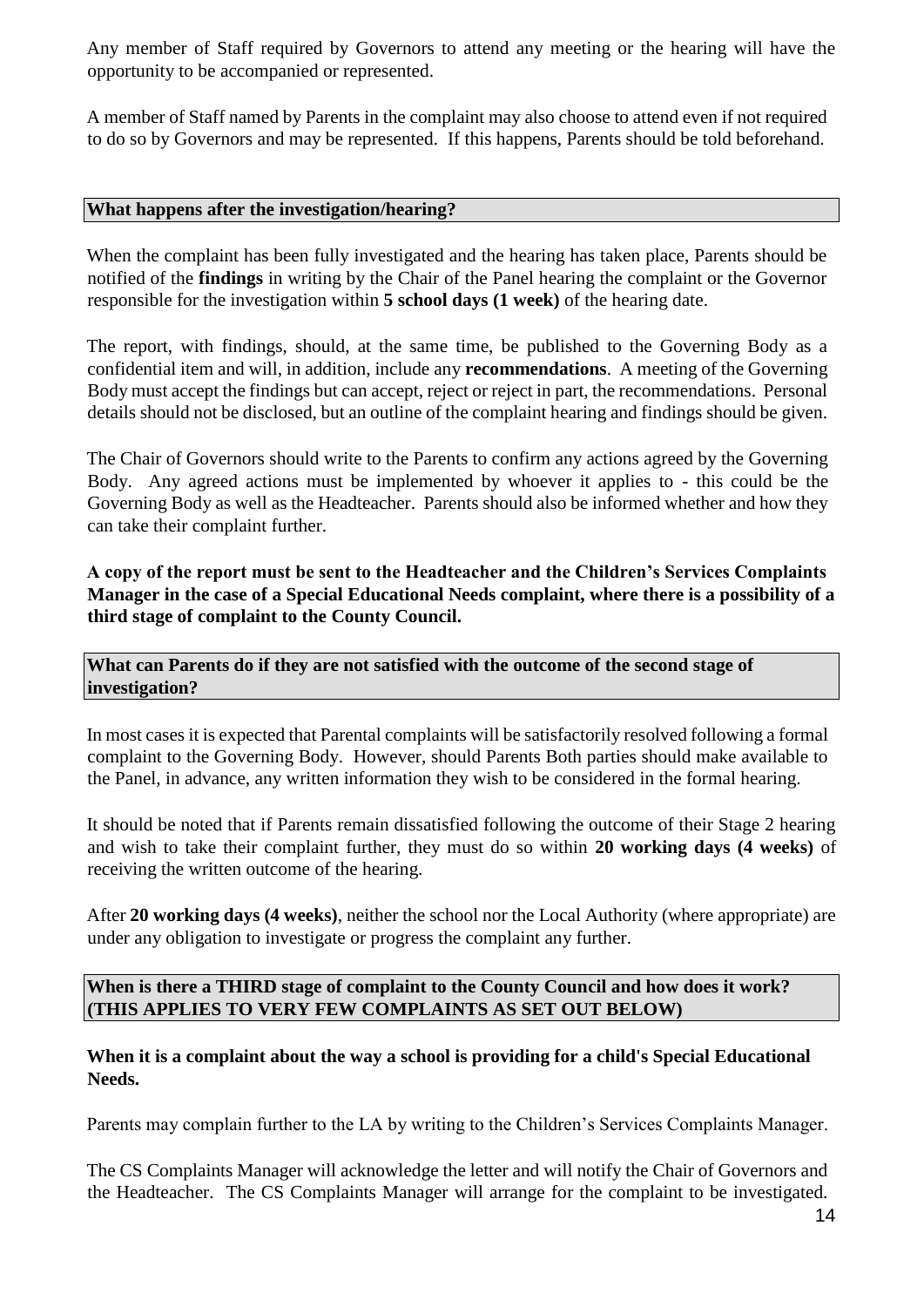The Investigator will seek the comments of the Governing Body and any other information or advice as necessary.

When the complaint has been fully investigated and considered the CS Complaints Manager will notify Parents of the outcome in writing, giving the reasons for it, any action or proposed action to be taken and the further recourse available. A copy of this will be sent to the Headteacher, the Chair of Governors and to anyone else concerned in the investigation. This brings the third stage for Special Educational Needs complaints to a conclusion.

Parents who remain dissatisfied following further investigation of their Special Educational Needs complaint by the Local Authority have the right to complain to the Secretary of State who may decide to conduct an additional investigation. The contact details for the Secretary of State are as follows:

The Secretary of State, Department for Education, Sanctuary Buildings, Great Smith Street, London SW1P 3BT Website: [www.education.gov.uk](http://www.education.gov.uk/) Telephone: 0370 000 2288

### **FOR ALL OTHER TYPES OF COMPLAINT, INCLUDING THOSE REGARDING BULLYING, THE NATIONAL CURRICULUM OR COLLECTIVE WORSHIP IN A COMMUNITY, VOLUNTARY-CONTROLLED, VOLUNTARY-AIDED, FOUNDATION OR TRUST SCHOOL, THERE IS NO THIRD STAGE OF COMPLAINT TO THE LOCAL AUTHORITY**

For almost all complaints there is no right of further complaint or appeal to the LA beyond the school's Governing Body.

Parents may contact the complaints helpline for further advice but will be told there is no right of a further stage of formal investigation by the LA.

If parents who have not yet complained to their child's school contact the Local Authority, Council Officers will ask the complainant for their written consent to share information regarding their complaint with the school in question. If the complainant declines to provide their consent, the matter will not normally be taken any further. If consent is provided, the Council will pass the complainant's concerns onto the school, whilst ensuring that the complainant is made aware that this will not necessarily result in the complaint against the school being resolved or the complainant achieving the outcome they were seeking.

#### **Can Parents complain to anyone other than the County Council?**

Parents have the right to complain to the Secretary of State at the Department for Education (under the Education Act 1996), if they believe that the Governing Body or the LA is acting or proposing to act unreasonably (section 496), or is failing to carry out a statutory duty (section 497). This has to mean that the LA or the Governing Body is acting outside its powers, or misusing them. Only then would the Secretary of State follow up the complaint.

The Secretary of State will then contact the Governing Body or LA for information. The contact details for the Secretary of State are as follows:

The Secretary of State, Department for Education, Sanctuary Buildings, Great Smith Street, LondonSW1P 3BT